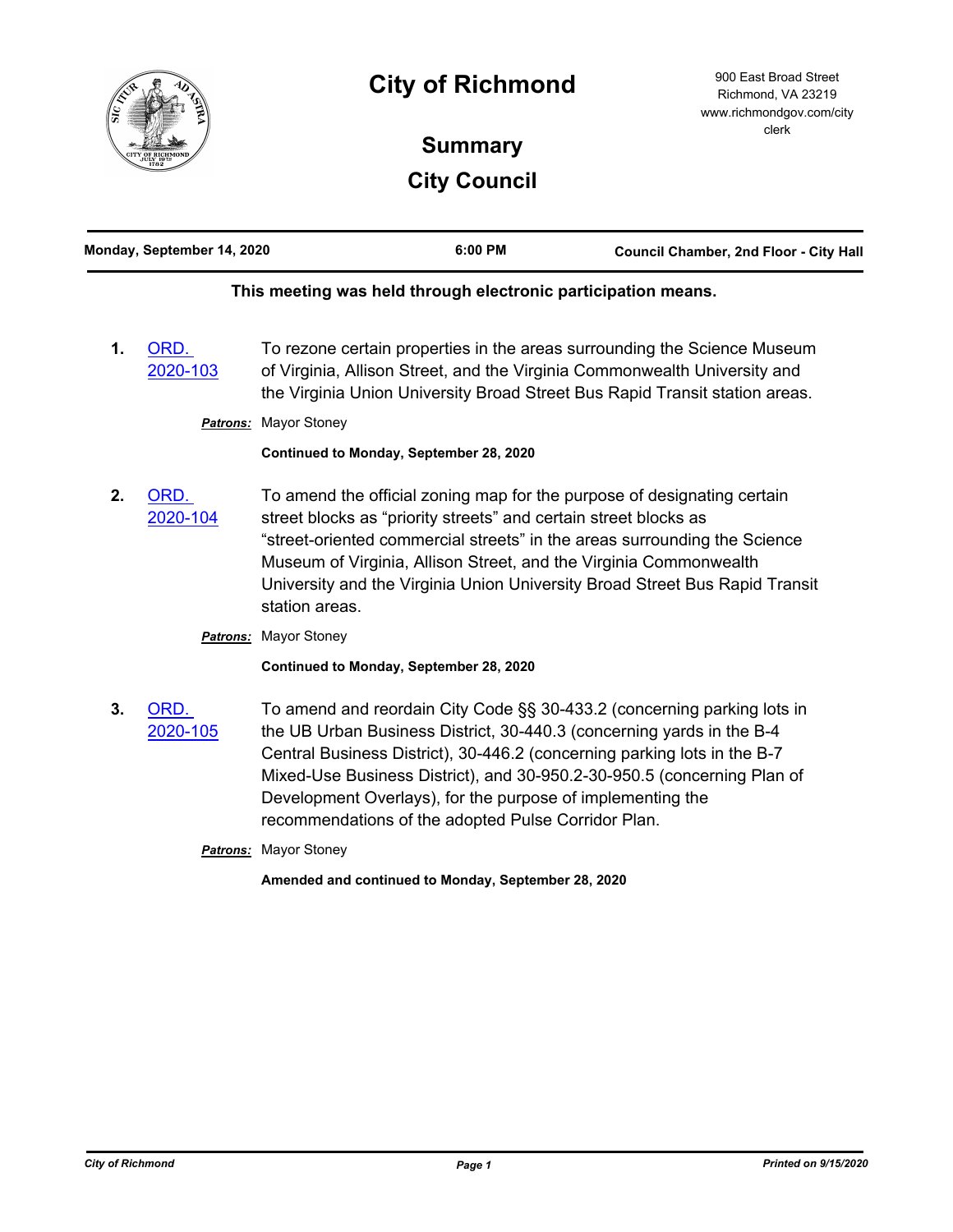**4.** ORD. [2020-165](http://richmondva.legistar.com/gateway.aspx?m=l&id=/matter.aspx?key=28131) To authorize the Chief Administrative Officer to accept funds in the amount of \$477,498.00 from the United States Department of Justice, Office of Justice Programs, and to appropriate the increase to the Fiscal Year 2020-2021 Special Fund Budget by increasing estimated revenues and the amount appropriated to the Department of Police's special fund by \$477,498.00 for the purpose of providing funding for COVID-19 pandemic response programs, projects, and services by the Department of Police, the Richmond Sheriff's Office, and the Commonwealth's Attorney's Office.

#### *Patrons:* Mayor Stoney

**This ordinance was adopted.**

**5.** ORD. [2020-166](http://richmondva.legistar.com/gateway.aspx?m=l&id=/matter.aspx?key=28132) To authorize the Chief Administrative Officer to accept grant funds in the amount of \$79,779.52 from the Virginia Department of Conservation and Recreation, and to appropriate the funds received to the Fiscal Year 2020-21 Special Fund Budget by increasing estimated revenues and the amount appropriated to the Department of Parks, Recreation and Community Facilities' special fund by \$79,779.52 for the purpose of funding the construction of the Pump House Trail extension.

#### *Patrons:* Mayor Stoney

#### **This ordinance was adopted.**

**6.** ORD. [2020-167](http://richmondva.legistar.com/gateway.aspx?m=l&id=/matter.aspx?key=28121) To amend City Code §§ 10-79, concerning the award of franchises and permits to operators of emergency medical service vehicles, 10-80, concerning the responsibility of authorized providers to respond to the City's centralized dispatch center, and 10-83, concerning the suspension of authorization to operate emergency medical service vehicles, to make modifications to the City's regulations governing the operation of emergency medical service vehicles in the city. (As Amended)

# *Patrons:* Mayor Stoney

**This ordinance was adopted.**

- **7.** ORD. [2020-168](http://richmondva.legistar.com/gateway.aspx?m=l&id=/matter.aspx?key=28119) To grant to Med-Trans Corporation a permit for the operation of rotary-wing emergency medical services vehicles in the city to provide [non-emergency] emergency aeromedical services, upon certain terms and conditions. (As Amended)
	- **Patrons:** Mayor Stoney (By Request)

**This ordinance was adopted.**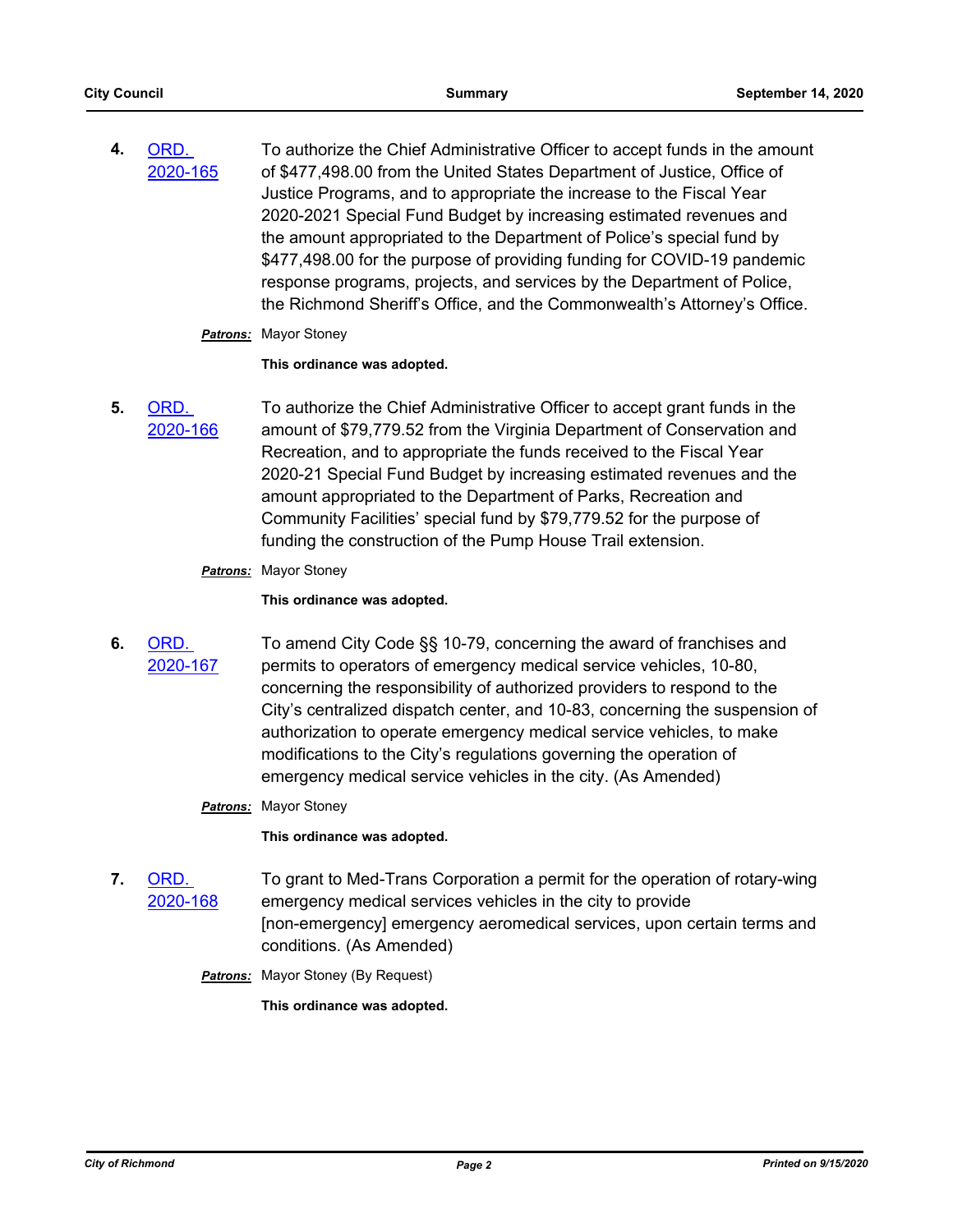**8.** ORD. [2020-169](http://richmondva.legistar.com/gateway.aspx?m=l&id=/matter.aspx?key=28138) To amend Ord. No. 2019-084, adopted Apr. 8, 2019, as previously amended by Ord. No. 2020-040, adopted Feb. 24, 2020, which declared that a public necessity exists and to authorize the acquisition of certain fee simple interests and easements for the public purpose of constructing multimodal transportation and drainage improvements along Hull Street Road between its intersection with Hey Road and its intersection with Warwick Road, to authorize the acquisition of additional fee simple and easement interests for the project.

#### *Patrons:* Mayor Stoney

#### **This ordinance was adopted.**

**9.** ORD. [2020-171](http://richmondva.legistar.com/gateway.aspx?m=l&id=/matter.aspx?key=28140) To amend and reordain City Code §§ 30-402.2, concerning permitted accessory uses and structures, 30-413.15, concerning yards, 30-419.2, concerning permitted principal uses, 30-419.3, concerning permitted principal uses on corner lots, 30-419.4, concerning permitted accessory uses and structures, 30-420.5, concerning yards, 30-424.5, concerning yards, 30-426.5, concerning yards, 30-428.6, concerning yards, 30-430.5, concerning yards, 30-442.1, concerning permitted principal and accessory uses, 30-442.4, concerning yards, 30-444.2, concerning permitted principal and accessory uses, 30-444.4, concerning yards, 30-446.4, concerning yards, 30-447.2, concerning permitted principal and accessory uses, 30-610.3, concerning alley frontage, 30-620.1, concerning lots and lot areas, 30-630.1, concerning yards, 30-630.4, concerning side yards, 30-630.9, concerning permitted projections and encroachments in yards and courts, 30-680.1, concerning location of accessory buildings, 30-800.2, concerning extension or expansion, 30-810.1, concerning alterations to buildings, 30-940.3, concerning the Urban Design Committee, and 30-1080, concerning unlawful conduct and penalties; to amend ch. 30, art. IV, div. 2, 3, 4, 5, and 6 of the City Code by adding therein new §§ 30-402.8, 30-404.8, 30-406.8, 30-408.8, and 30-410.8, concerning driveways from streets; to amend ch. 30, art. VI, div. 7 of the City Code by adding therein a new § 30-660.1, concerning standards for location of refuse areas; to amend ch. 30, art. X, div. 4 of the City Code by adding therein a new § 30-1030.8, concerning expiration of approval of plans of development, and to amend ch. 30, art. XII of the City Code by adding therein new §§ 30-1220.94, 30-1220.110:1, 30-1220.110:2, and 30-1220.110:3, concerning certain definitions.

*Patrons:* Mayor Stoney

**Amended and continued to Monday, September 28, 2020**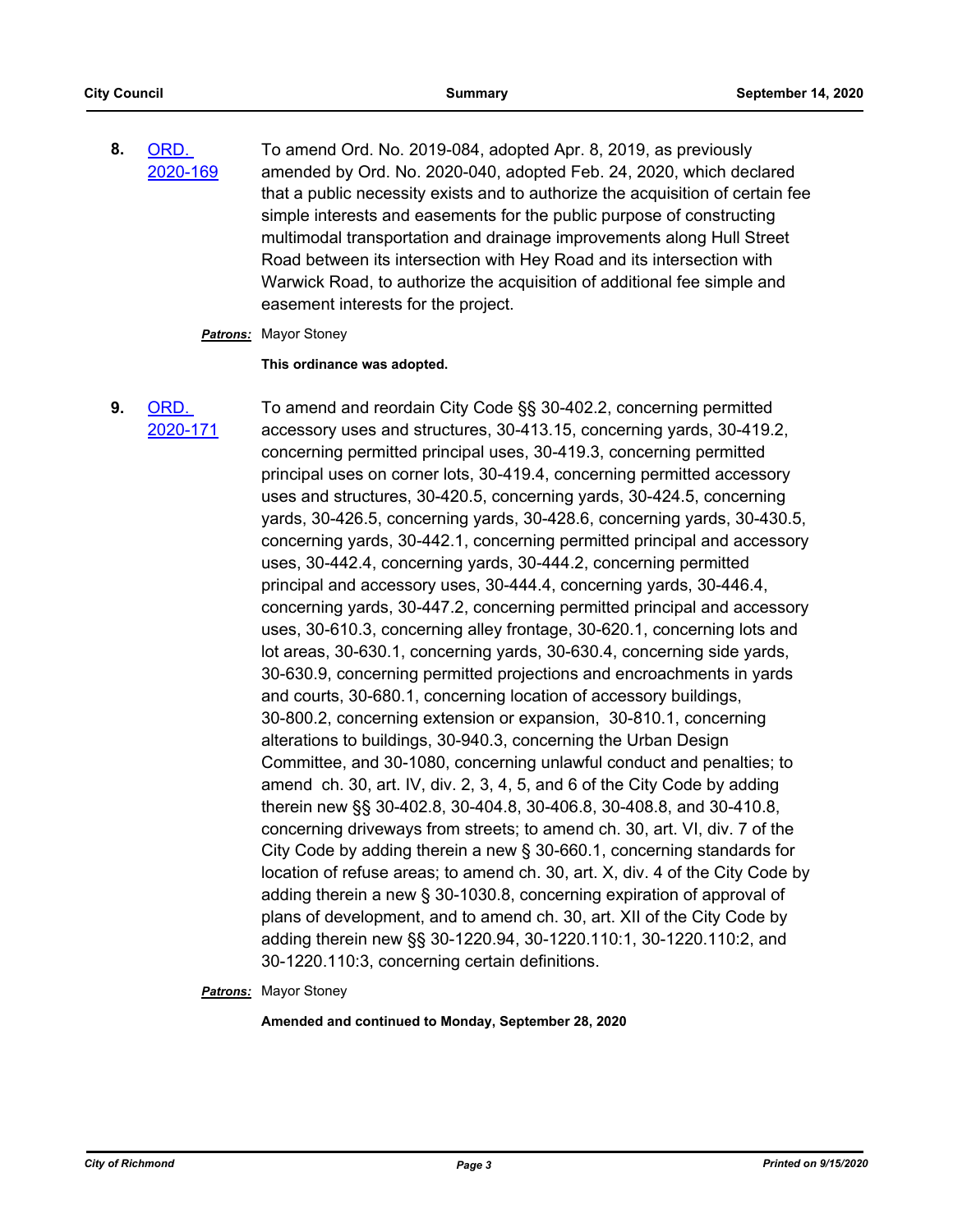**10.** ORD. [2020-172](http://richmondva.legistar.com/gateway.aspx?m=l&id=/matter.aspx?key=28141) To authorize the Chief Administrative Officer, for and on behalf of the City of Richmond, to execute a Deed of Quitclaim of Utility Easement Portion between the City of Richmond and the Capital Region Airport Commission, for the purpose of releasing a portion of a utility easement to the Capital Region Airport Commission.

# *Patrons:* Mayor Stoney

#### **Continued to Monday, September 28, 2020**

**11.** ORD. [2020-173](http://richmondva.legistar.com/gateway.aspx?m=l&id=/matter.aspx?key=28142) To authorize the Chief Administrative Officer, for and on behalf of the City of Richmond, to execute a Governor's Agriculture & Forestry Industries Development Fund Performance Agreement between the City of Richmond, Virginia, the Economic Development Authority of the City of Richmond, Virginia, and River City Cider, LLC, doing business as Bryant's Small Batch Cider, for the purpose of enabling the Authority to provide an economic development grant to River City Cider, LLC, doing business as Bryant's Small Batch Cider, as an incentive to construct and improve a Virginia agricultural products processing facility in the city of Richmond.

# *Patrons:* Mayor Stoney

# **This ordinance was adopted.**

**12.** ORD. [2020-174](http://richmondva.legistar.com/gateway.aspx?m=l&id=/matter.aspx?key=27962)

To amend and reordain Ord. No. 64-161-147, adopted Jun. 22, 1964, which authorized the use of certain real estate situated on the north side of Franklin Street beginning at a point 60.5 feet west of the west line of Adams Street, fronting 104.25 feet on the north side of Franklin Street and extending back between parallel or nearly parallel lines 200.5 feet, also known as the property located at 104 West Franklin Street, for the purpose of the construction and occupancy of an apartment building, to modify the off-street parking space requirements, upon certain terms and conditions.

*Patrons:* Mayor Stoney (By Request)

**This ordinance was adopted.**

- **13.** ORD. [2020-175](http://richmondva.legistar.com/gateway.aspx?m=l&id=/matter.aspx?key=27481) To amend and reordain Ord. No. 2007-224-196, adopted Sept. 10, 2007, which authorized the special use of the property known as 2811 Grove Avenue, for the purpose of authorizing an owner-occupied single-family dwelling with three tourist home lodging units, together with accessory parking, to remove the condition of owner-occupancy and to allow the hosting of special events, upon certain terms and conditions.
	- **Patrons:** Mayor Stoney (By Request)

**This ordinance was adopted.**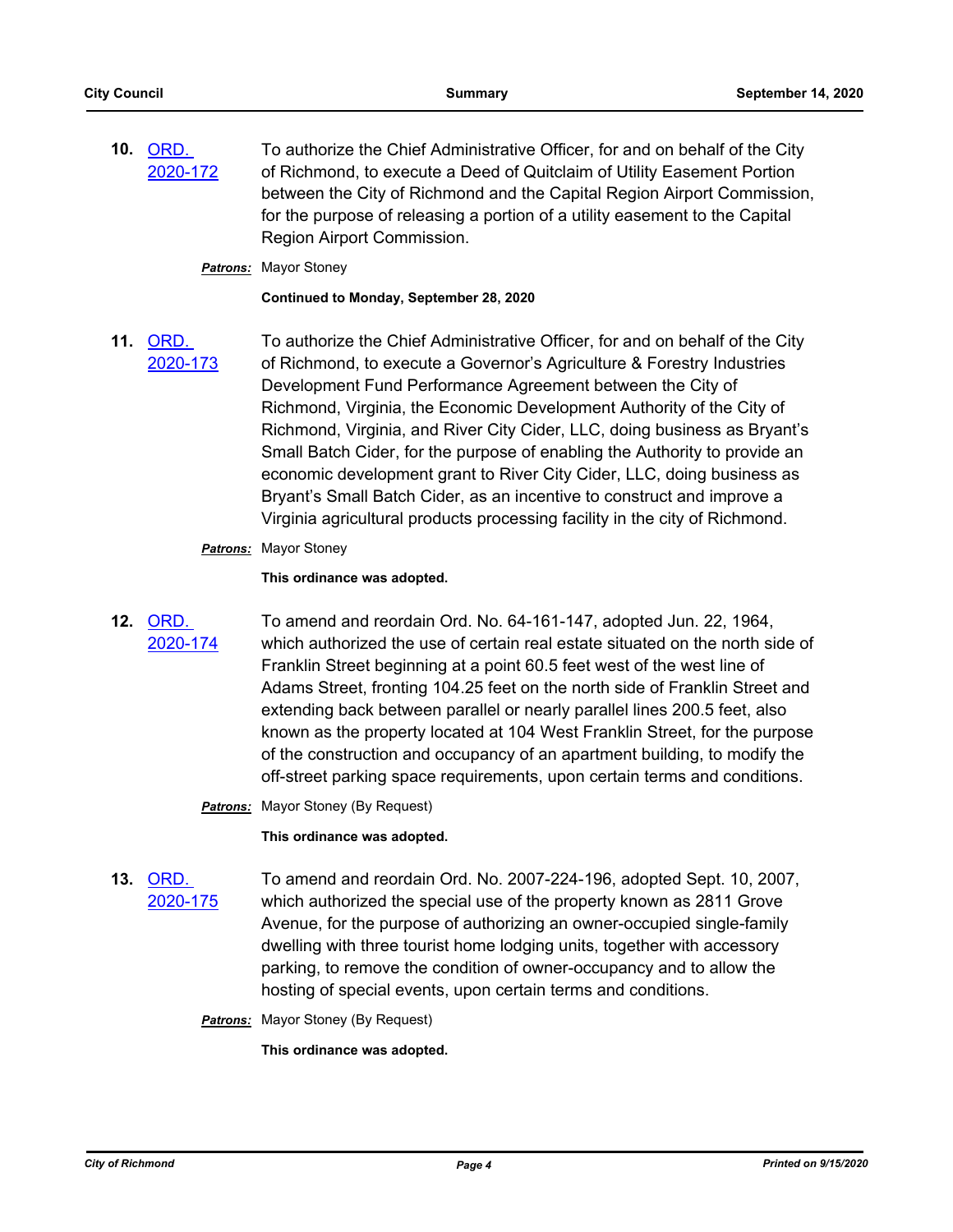**14.** ORD. [2020-176](http://richmondva.legistar.com/gateway.aspx?m=l&id=/matter.aspx?key=27963) To authorize the special use of the property known as 311 West Franklin Street for the purpose of a multifamily dwelling containing up to 128 dwelling units, upon certain terms and conditions.

**Patrons:** Mayor Stoney (By Request)

**This ordinance was adopted.**

**15.** ORD. [2020-177](http://richmondva.legistar.com/gateway.aspx?m=l&id=/matter.aspx?key=27226) To authorize the special use of the properties known as 618 North 32nd Street and 620 North 32nd Street for the purpose of permitting the expansion of an existing adult care residence from 27 residents to 40 residents, upon certain terms and conditions.

**Patrons:** Mayor Stoney (By Request)

**Continued to Monday, October 12, 2020**

- **16.** ORD. [2020-178](http://richmondva.legistar.com/gateway.aspx?m=l&id=/matter.aspx?key=27956) To authorize the special use of the properties known as 1106 and 1108 North 21st Street for the purpose of two two-family attached dwellings, upon certain terms and conditions.
	- **Patrons:** Mayor Stoney (By Request)

**This ordinance was adopted.**

**17.** ORD. [2020-179](http://richmondva.legistar.com/gateway.aspx?m=l&id=/matter.aspx?key=27696) To authorize the special use of the property known as 2000 Selden Street for the purpose of two single-family detached dwellings, upon certain terms and conditions.

*Patrons:* Mayor Stoney (By Request)

**This ordinance was adopted.**

**18.** ORD. [2020-180](http://richmondva.legistar.com/gateway.aspx?m=l&id=/matter.aspx?key=27914) To authorize the special use of the property known as 2406 Grayland Avenue for the purpose of two single-family attached dwellings, upon certain terms and conditions.

*Patrons:* Mayor Stoney (By Request)

**This ordinance was adopted.**

**19.** ORD. [2020-181](http://richmondva.legistar.com/gateway.aspx?m=l&id=/matter.aspx?key=27767) To authorize the special use of the property known as 3131 Kensington Avenue for the purpose of five single-family attached dwellings, upon certain terms and conditions.

**Patrons:** Mayor Stoney (By Request)

**This ordinance was adopted.**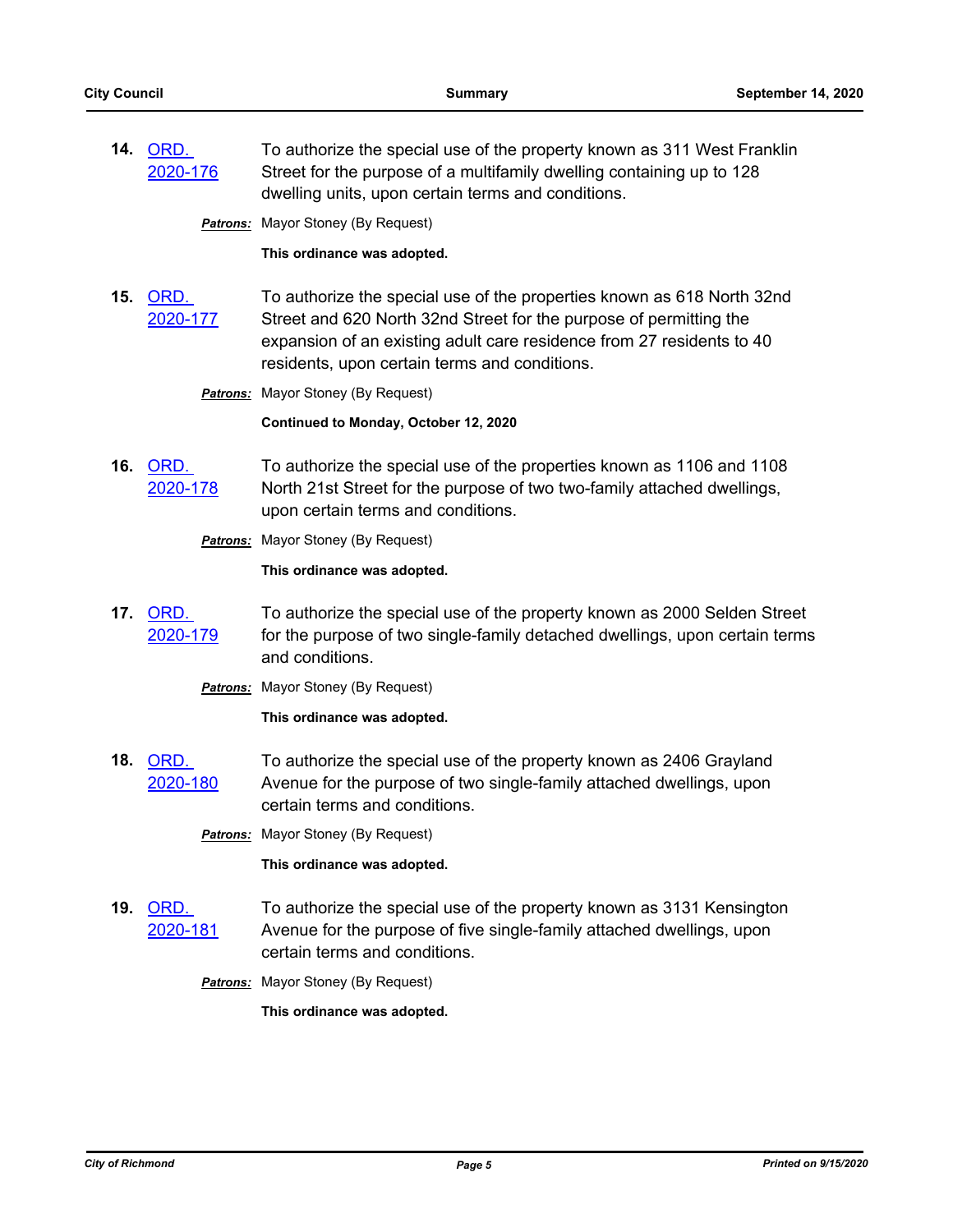**20.** ORD. [2020-182](http://richmondva.legistar.com/gateway.aspx?m=l&id=/matter.aspx?key=27957) To authorize the special use of the property known as 5312 Wingfield Street for the purpose of a single-family detached dwelling, upon certain terms and conditions.

**Patrons:** Mayor Stoney (By Request)

**This ordinance was adopted.**

**21.** ORD. [2020-186](http://richmondva.legistar.com/gateway.aspx?m=l&id=/matter.aspx?key=28173) To amend Ord. No. 2020-053, adopted May 11, 2020, which appropriated and provided funds for financing the school budget for the fiscal year commencing Jul. 1, 2020, and ending Jun. 30, 2021, by decreasing estimated revenues from various sources.

*Patrons:* Mayor Stoney

**This ordinance was adopted.**

- **22.** RES. [2020-R051](http://richmondva.legistar.com/gateway.aspx?m=l&id=/matter.aspx?key=28139) To impose enhanced speeding penalties pursuant to City Code § 27-163 and to authorize the placement of signs giving notice thereof on the portion of South Harrison Street located between Idlewood Avenue and Randolph Street and the portion of Colorado Avenue located between Randolph Street and South Allen Avenue.
	- *Patrons:* Ms. Lynch

**Continued to Monday, September 28, 2020**

- **23.** ORD. [2018-236](http://richmondva.legistar.com/gateway.aspx?m=l&id=/matter.aspx?key=25392) To amend ch. 26, art. V, div. 2 of the City Code by adding therein new sections 26-370-26-374, concerning a real estate tax deferral program for real estate owned and occupied as a sole dwelling, for the purpose of establishing a new real estate tax deferral program for real estate owned and occupied as a sole dwelling.
	- *Patrons:* Ms. Gray

**Continued to Monday, September 28, 2020**

**24.** ORD. [2018-324](http://richmondva.legistar.com/gateway.aspx?m=l&id=/matter.aspx?key=25348) To amend and reordain Ord. No. 2007-131-174, adopted Jul. 23, 2007, which authorized the special use of the property known as 1400 Grove Avenue for the purpose of permitting a multifamily dwelling consisting of no more than ten units and authorized the special use of the properties known as 1410 and 1412 Grove Avenue for the purpose of allowing single-family attached dwellings on substandard sized lots, together with accessory off-street parking, to remove from the ordinance the provisions pertaining to 1412 Grove Avenue, upon certain terms and conditions.

**Patrons:** Mayor Stoney (By Request)

**This ordinance was rejected.**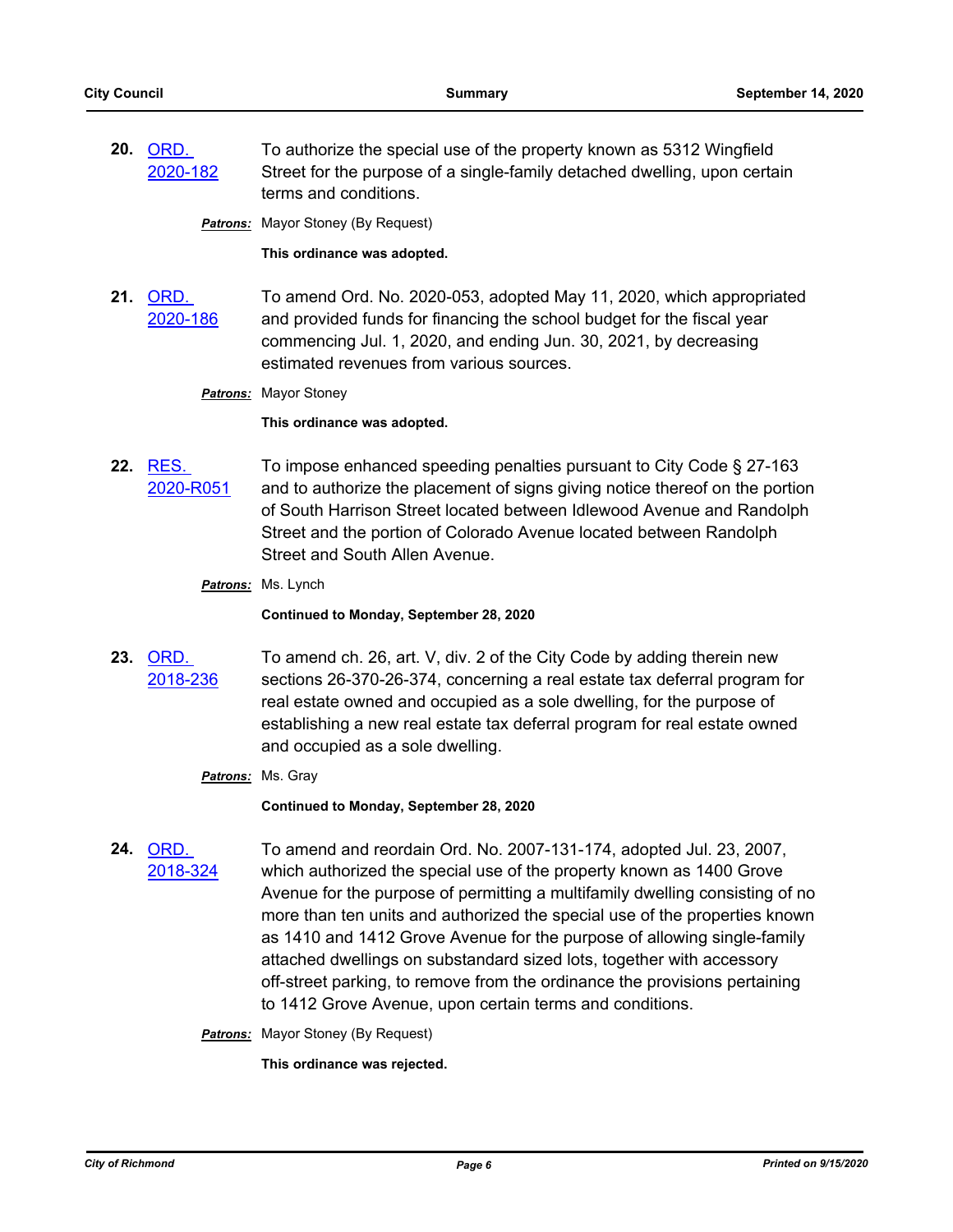**25.** ORD. [2018-325](http://richmondva.legistar.com/gateway.aspx?m=l&id=/matter.aspx?key=24609) To authorize the special use of the property known as 1412 Grove Avenue for the purpose of either a single-family attached dwelling or a single-family detached dwelling and up to four rooms or groups of rooms for short-term rental use, upon certain terms and conditions.

**Patrons:** Mayor Stoney (By Request)

**This ordinance was rejected.**

- **26.** ORD. [2020-148](http://richmondva.legistar.com/gateway.aspx?m=l&id=/matter.aspx?key=27922) To amend ch. 26, art. V of the City Code by adding therein a new div. 10 (§ § 26-590-26-599) for the purpose of providing for the partial exemption of certain rehabilitated commercial or industrial structures from real estate taxation. (As Amended)
	- *Patrons:* Ms. Robertson

# **This ordinance was adopted.**

**27.** ORD. [2020-170](http://richmondva.legistar.com/gateway.aspx?m=l&id=/matter.aspx?key=28136) To change the use of the City-owned real estate known as the Annie Giles Community Resource Center and located at 1400 Oliver Hill Way so that such City-owned real estate will be used as an inclement weather shelter for homeless persons in the city of Richmond when the outdoor or wind chill temperature falls to 40 degrees Fahrenheit or below and when the outdoor temperature rises to 92 degrees Fahrenheit or higher, when there is a forecast of accumulation of one inch or more of rain, snow, sleet or other precipitation within a 24-hour period, or when there is a forecast that includes a warning for a hurricane, tornado or high winds.

# *Patrons:* Ms. Gray

**Continued to Monday, October 12, 2020**

**28.** RES. [2020-R048](http://richmondva.legistar.com/gateway.aspx?m=l&id=/matter.aspx?key=27998) To request that the Chief Administrative Officer cause the Department of Police to revise its policies to ban the use of certain non-lethal weapons to control unlawful assemblies.

*Patrons:* Ms. Lynch and Mr. Jones

**Continued to Monday, October 12, 2020**

# **City Council will hold a public hearing on the following ordinances and resolutions on Monday, September 28, 2020, at 6:00 p.m.:**

**29.** ORD. [2020-187](http://richmondva.legistar.com/gateway.aspx?m=l&id=/matter.aspx?key=28321) To amend Appendix A of the City Code for section 24-117, concerning the application and processing fee for each administrative approval encroachment application for use of a sidewalk for outdoor dining purposes applied for by October 31, 2020.

*Patrons:* Mayor Stoney

**This ordinance was introduced and committee referral waived pursuant to Rule VI(B)(2).**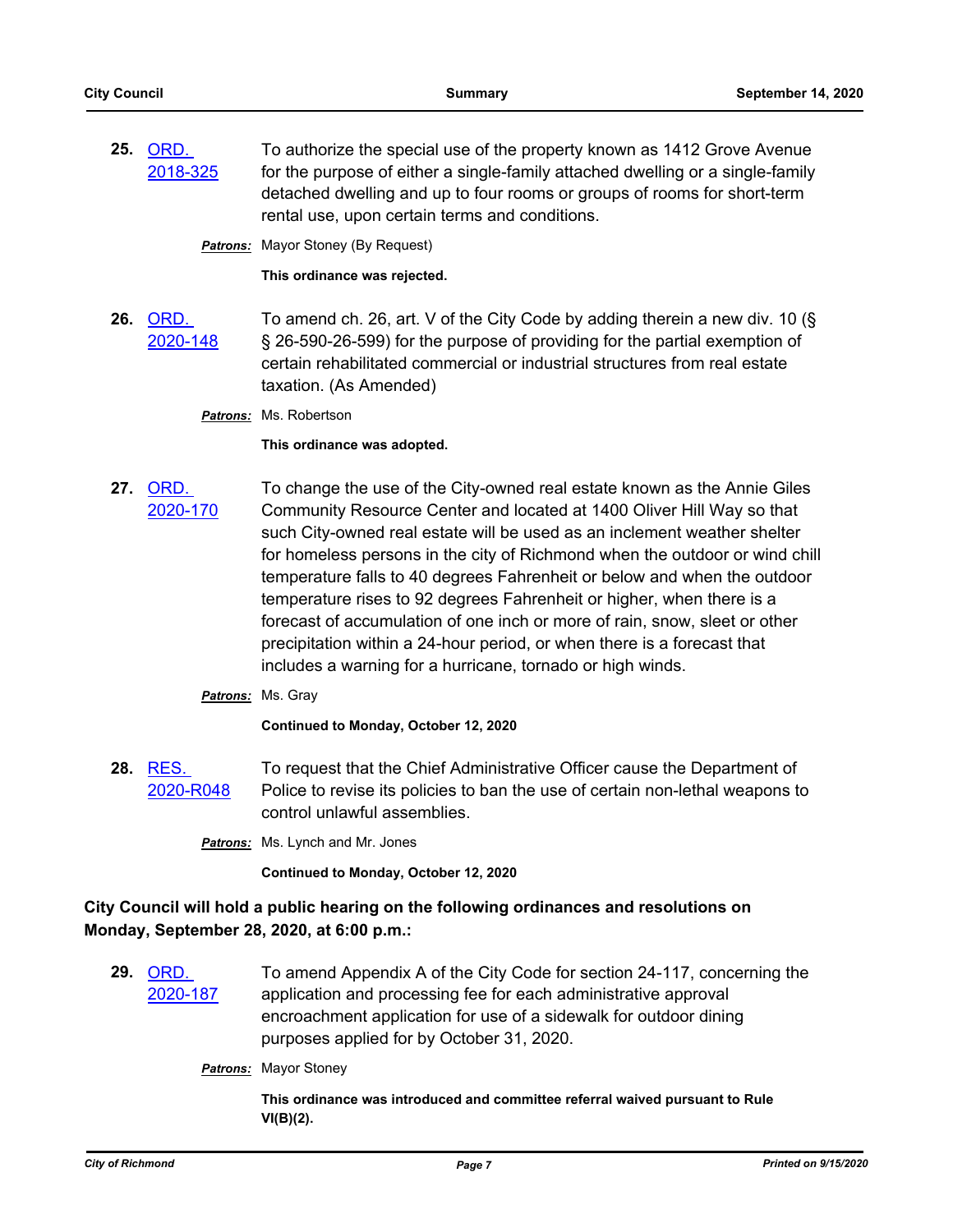**30.** ORD. [2020-188](http://richmondva.legistar.com/gateway.aspx?m=l&id=/matter.aspx?key=28322) To amend Ord. No. 2020-092, adopted Apr. 13. 2020, which extended the deadline for filing an application or certification by real estate taxpayers claiming an exemption or freeze under City Code §§ 26-364 or 26-365 for the taxable year 2020 only from Mar. 31, 2020, to Apr. 30, 2020, by further extending the deadline from Apr. 30, 2020 to Oct. 30, 2020.

#### *Patrons:* Mayor Stoney

**This ordinance was introduced and committee referral waived pursuant to Rule VI(B)(2).**

- **31.** ORD. [2020-189](http://richmondva.legistar.com/gateway.aspx?m=l&id=/matter.aspx?key=28323) To authorize the Chief Administrative Officer to accept funds in the amount of \$5,000.00 from the National League of Cities; to amend the Fiscal Year 2020-2021 Special Fund Budget by creating a new special fund for the Office of Community Wealth Building called the NLC Census Initiative Response Special Fund; and to appropriate the increase to the Fiscal Year 2020-2021 Special Fund Budget by increasing estimated revenues and the amount appropriated to the Office of Community Wealth Building's NLC Census Initiative Special Fund by \$5,000.00 for the purpose of funding an awareness campaign promoting the importance of participation in the 2020 United States Census.
	- *Patrons:* Mayor Stoney

**This ordinance was introduced and committee referral waived pursuant to Rule VI(B)(3)(c).**

- **32.** ORD. [2020-190](http://richmondva.legistar.com/gateway.aspx?m=l&id=/matter.aspx?key=28324) To authorize the Chief Administrative Officer to accept grant funds in the amount of \$2,000.00 from the Virginia Department of Housing and Community Development, and to appropriate the funds received to the Fiscal Year 2020-2021 Special Fund Budget by increasing estimated revenues and the amount appropriated to the Department of Planning and Development Review's Permitting and Inspections Technical Renewal special fund by \$2,000.00 for the purpose of funding the purchase of equipment and technical upgrades for use in virtual certification and continuing education classes for employees of the Department of Planning and Development Review's permitting and inspections division.
	- *Patrons:* Mayor Stoney

**This ordinance was introduced and committee referral waived pursuant to Rule VI(B)(3)(c).**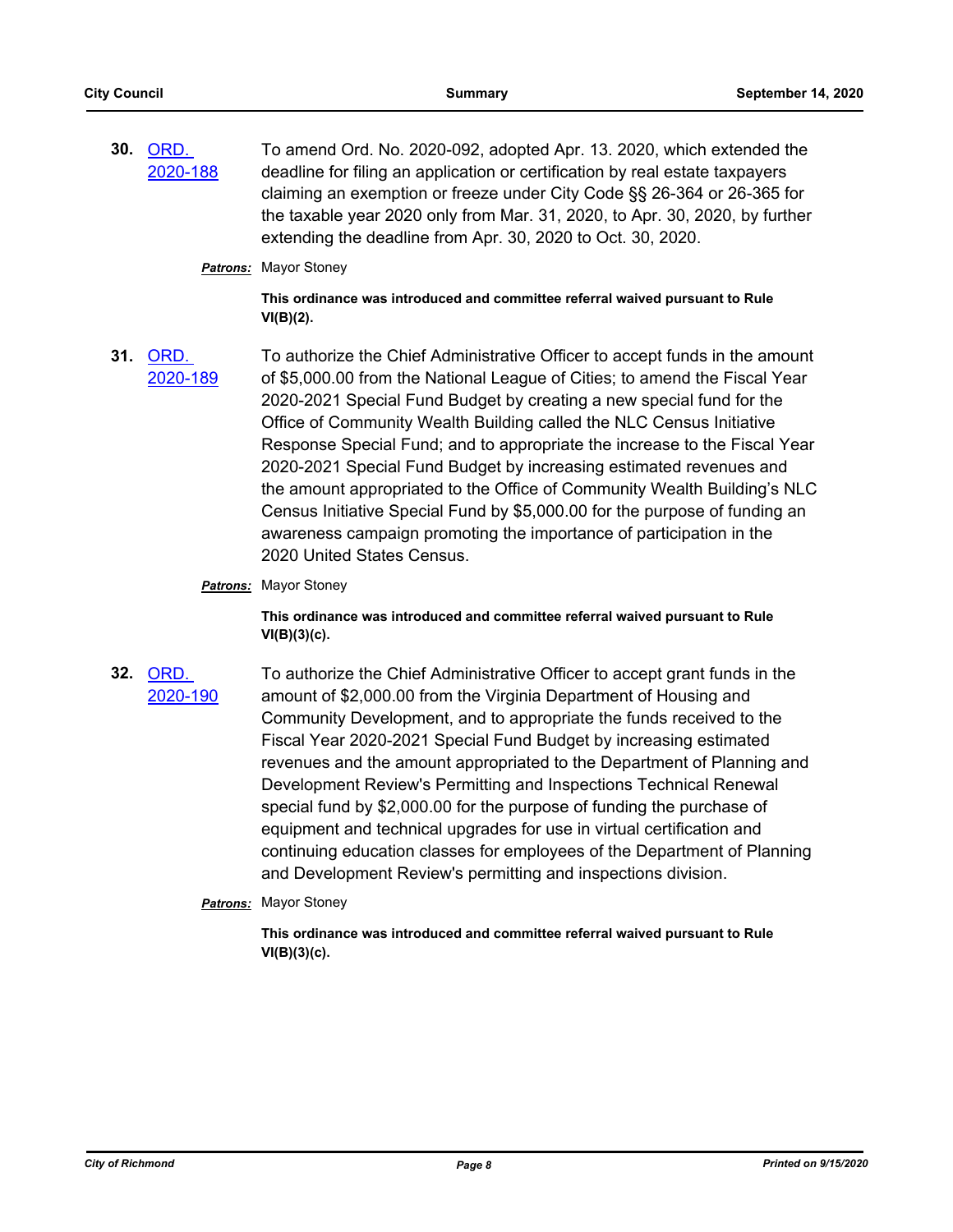- **33.** ORD. [2020-191](http://richmondva.legistar.com/gateway.aspx?m=l&id=/matter.aspx?key=28325) To amend Ord. No. 2020-164, adopted Aug. 10, 2020, which authorized the Chief Administrative Officer to submit an amended Consolidated Plan and Annual Action Plan to the U. S. Department of Housing and Urban Development (HUD) as an application for the receipt of Community Development Block Grant (CDBG) funds, HOME Investment Partnership (HOME) funds, Emergency Solutions Grant (ESG) funds and Housing Opportunities for Persons with AIDS (HOPWA) funds, accepted funds from the U. S. Department of Housing and Urban Development in the total amount of \$6,184,226.00, and appropriated \$6,184,226.00 for various projects, to authorize the submission of a further amended version of the amended Consolidated Plan and Annual Action Plan and to reallocate and re-appropriate \$4,239,079.00 in unallocated funds for various projects.
	- *Patrons:* Mayor Stoney

**This ordinance was introduced and committee referral waived pursuant to Rule VI(B)(3)(c).**

- **34.** ORD. [2020-192](http://richmondva.legistar.com/gateway.aspx?m=l&id=/matter.aspx?key=28326) To amend and reordain certain fees set forth in Appendix A of the City Code for section 8-545 (concerning fees for the temporary use of Main Street Station) for the purpose of revising the schedule of fees for the temporary use of Main Street Station.
	- *Patrons:* Mayor Stoney

**This ordinance was introduced and referred to the Finance and Economic Development Standing Committee meeting on Thursday, September 17, 2020, at 1:00 p.m.**

- **35.** ORD. [2020-193](http://richmondva.legistar.com/gateway.aspx?m=l&id=/matter.aspx?key=28327) To declare surplus and direct the sale of the City-owned real estate known as 2901 Bainbridge Street for \$10,000.00 to the Richmond Fire Department Foundation.
	- *Patrons:* Mayor Stoney

**This ordinance was introduced and referred to the Planning Commission meeting on Monday, September 21, 2020, at 1:30 p.m.**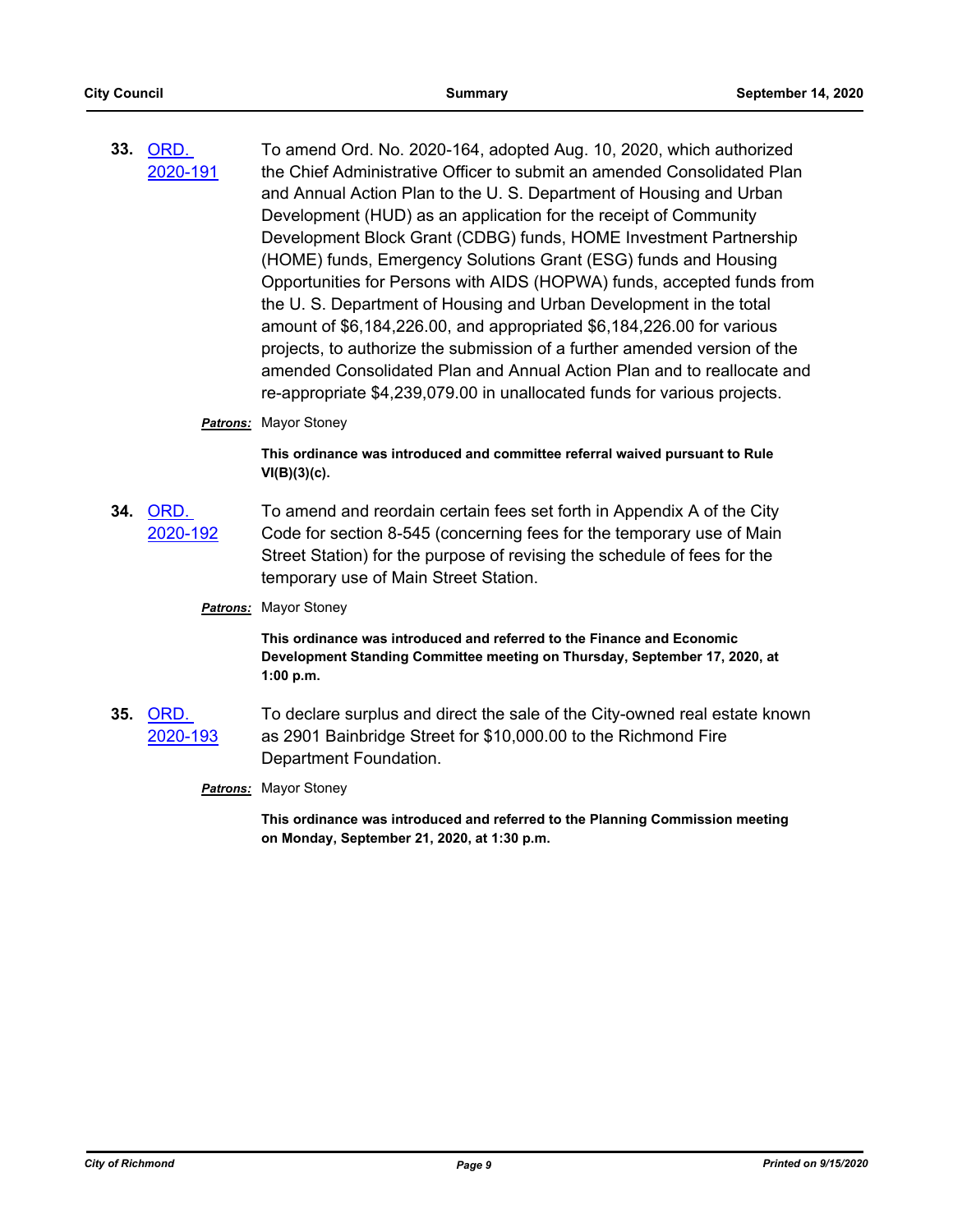- **36.** ORD. [2020-194](http://richmondva.legistar.com/gateway.aspx?m=l&id=/matter.aspx?key=28328) To amend Ord. No. 2020-050, adopted May 11, 2020, which adopted the Special Fund Budgets for Fiscal Year 2020-2021 and appropriated the estimated receipts of the Special Revenue funds, to transfer funds in the amount of \$1,700,000.00 from the Office of the City Attorney's "Delinquent Tax Sales" special fund and to amend Ord. No. 2020-051, adopted May 11, 2020, which accepted a program of proposed Capital Improvement Projects for Fiscal Year 2020-2021 and the four fiscal years thereafter, adopted a Fiscal Year 2020-2021 Capital Budget, and determined a means for financing the same by (i) establishing a new project in the Culture & Recreation category called the "Enslaved African Heritage Campus" project and (ii) appropriating the funds transferred to the Fiscal Year 2020-2021 Capital Budget by increasing revenues and the amount appropriated to the new Department of Parks, Recreation and Community Facilities' Enslaved African Heritage Campus project by \$1,700,000.00 for the purpose of planning, designing, acquiring land for, and constructing a multiuse enslaved African cultural and heritage parklike campus in the city of Richmond.
	- *Patrons:* Mayor Stoney

**This ordinance was introduced and referred to the Planning Commission meeting on Monday, September 21, 2020, at 1:30 p.m.**

**37.** ORD. [2020-195](http://richmondva.legistar.com/gateway.aspx?m=l&id=/matter.aspx?key=28329) To authorize the Chief Administrative Officer, for and on behalf of the City of Richmond, to execute a Lease Agreement between the City of Richmond as lessor and Challenge Discovery Projects, Inc. as lessee for the purpose of leasing to Challenge Discovery Projects, Inc. a certain portion of the City-owned property located at 2405 Jefferson Avenue.

# *Patrons:* Mayor Stoney

**This ordinance was introduced and referred to the Land Use, Housing and Transportation Standing Committee meeting on Tuesday, September 22, 2020, at 1:00 p.m.**

**38.** ORD. [2020-196](http://richmondva.legistar.com/gateway.aspx?m=l&id=/matter.aspx?key=28330) To authorize the Chief Administrative Officer, for and on behalf of the City of Richmond, to execute a Lease between the City of Richmond and T-Mobile USA Tower LLC for the purpose of permitting T-Mobile USA Tower LLC to operate existing telecommunications equipment at 4827 Old Warwick Road.

#### *Patrons:* Mayor Stoney

**This ordinance was introduced and referred to the Land Use, Housing and Transportation Standing Committee meeting on Tuesday, September 22, 2020, at 1:00 p.m.**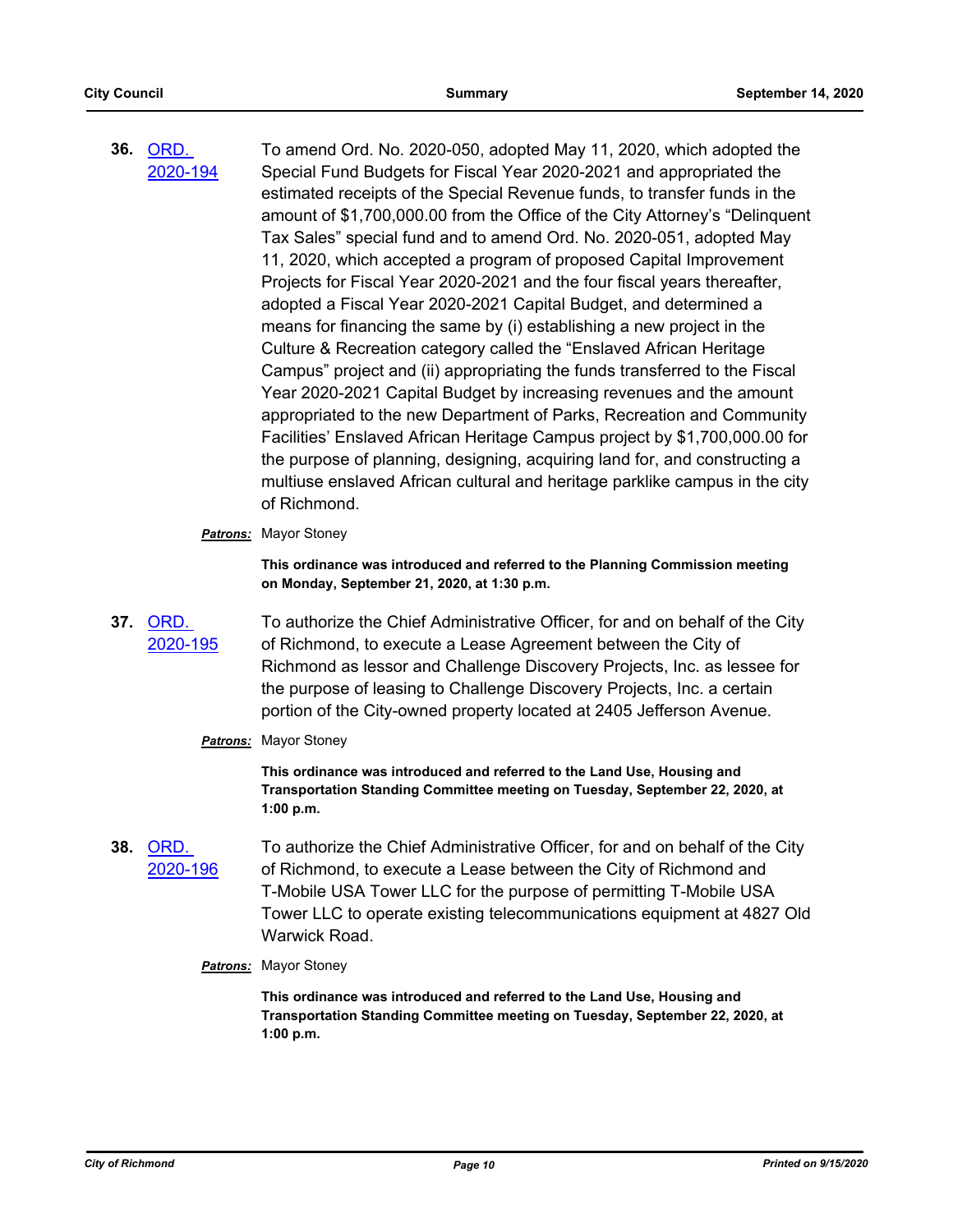- **39.** ORD. [2020-197](http://richmondva.legistar.com/gateway.aspx?m=l&id=/matter.aspx?key=28331) To authorize the Chief Administrative Officer, for and on behalf of the City of Richmond, to execute a City of Richmond Grant Contract between the City of Richmond and Friends of the James River Park for the purpose of restoring a section of riparian buffer and performing related environmental activities along the James River at Pony Pasture Rapids Park and the Wetlands Park in the city of Richmond.
	- *Patrons:* Mayor Stoney

**This ordinance was introduced and referred to the Land Use, Housing and Transportation Standing Committee meeting on Tuesday, September 22, 2020, at 1:00 p.m.**

- **40.** ORD. [2020-198](http://richmondva.legistar.com/gateway.aspx?m=l&id=/matter.aspx?key=28332) To authorize the Chief Administrative Officer, for and on behalf of the City of Richmond, to execute a Pony Pasture Rapids Park and the Wetlands Park Right-of-Entry Agreement between the City of Richmond and Friends of the James River Park for the purpose of restoring a section of riparian buffer and performing related environmental activities along the James River at Pony Pasture Rapids Park and the Wetlands Park in the city of Richmond.
	- *Patrons:* Mayor Stoney

**This ordinance was introduced and referred to the Land Use, Housing and Transportation Standing Committee meeting on Tuesday, September 22, 2020, at 1:00 p.m.**

- **41.** ORD. [2020-199](http://richmondva.legistar.com/gateway.aspx?m=l&id=/matter.aspx?key=28333) To declare a public necessity for and to authorize the acquisition of the parcel of real property owned by the Virginia Department of Transportation and known as 311 South Belmont Avenue for the purpose maintaining the property as a City green space, playground, and recreational area.
	- *Patrons:* Mayor Stoney

**This ordinance was introduced and referred to the Planning Commission meeting on Monday, September 21, 2020, at 1:30 p.m.**

**42.** ORD. [2020-200](http://richmondva.legistar.com/gateway.aspx?m=l&id=/matter.aspx?key=28334) To designate the 900 block of St. James Street in honor of James Russell Stallings, Sr.

*Patrons:* Vice President Hilbert

**This ordinance was introduced and referred to the Land Use, Housing and Transportation Standing Committee meeting on Tuesday, September 22, 2020, at 1:00 p.m.**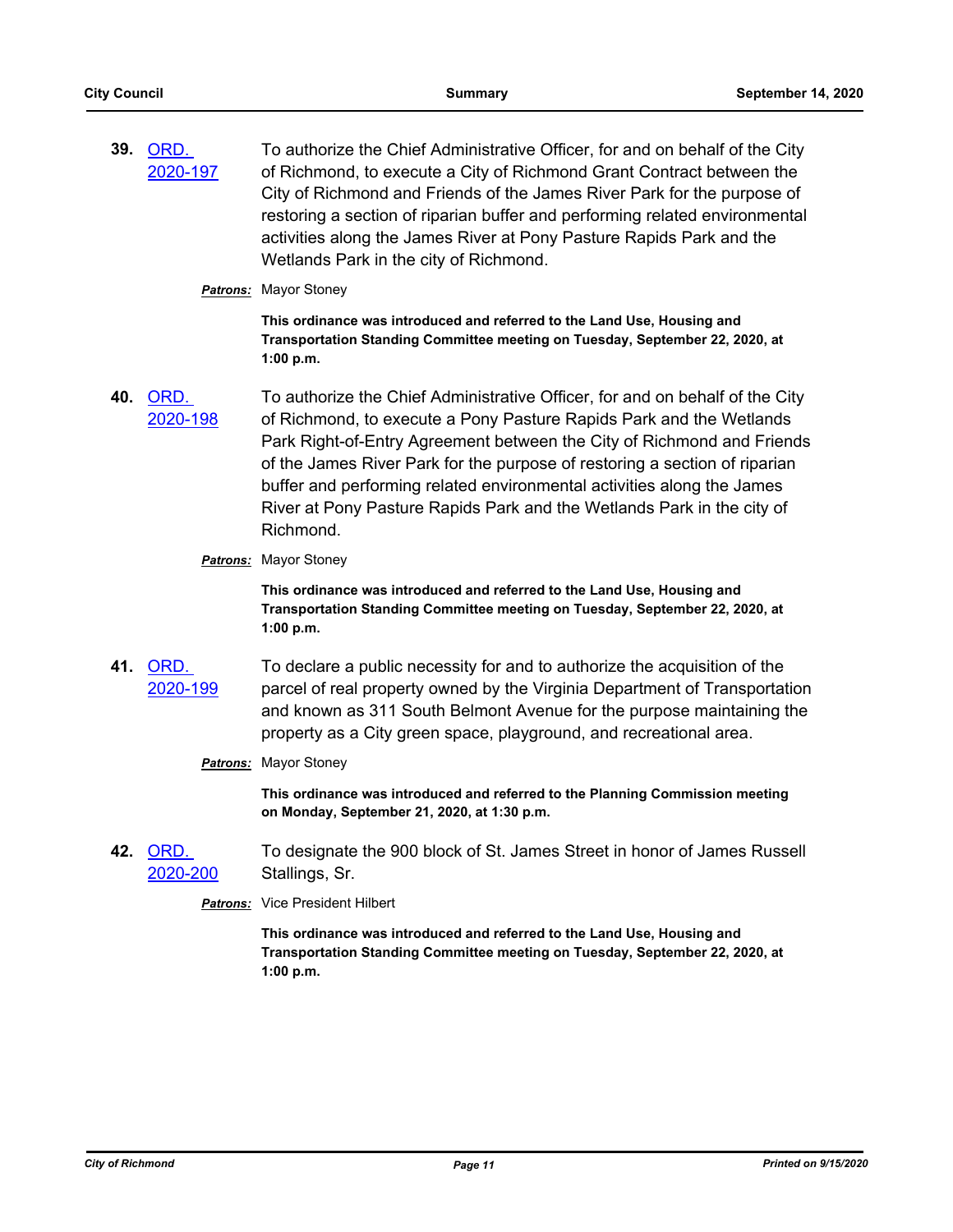**43.** ORD. [2020-201](http://richmondva.legistar.com/gateway.aspx?m=l&id=/matter.aspx?key=28335) To amend and reordain City Code § 27-283, concerning performance measurements for the special parking districts program, for the purpose of changing the due date for the submission of the annual study from March 1 of each year to September 1 of each year.

*Patrons:* Mayor Stoney

**This ordinance was introduced and referred to the Governmental Operations Standing Committee meeting on Thursday, September 24, 2020, at 12:00 p.m.**

**44.** ORD. [2020-202](http://richmondva.legistar.com/gateway.aspx?m=l&id=/matter.aspx?key=28336) To amend and reordain City Code § 8-545, concerning the establishment of fees for licenses to temporarily use Main Street Station or portions thereof, for the purpose of authorizing the Chief Administrative Officer to appoint a designee to license Main Street Station or any portion thereof for temporary use by the public.

# *Patrons:* Mayor Stoney

**This ordinance was introduced and referred to the Governmental Operations Standing Committee meeting on Thursday, September 24, 2020, at 12:00 p.m.**

**45.** RES. [2020-R052](http://richmondva.legistar.com/gateway.aspx?m=l&id=/matter.aspx?key=28339) To provide for the nomination of George P. Braxton, Benjamin P. Campbell, and Eldridge Forest Coles as the City of Richmond's three Directors and the election of the Board of Directors of the Greater Richmond Transit Company for the period commencing upon election and qualification of these nominees as Directors and terminating on the date of the 2021 annual meeting of shareholders upon the election and qualification of the successors to these Directors.

# *Patrons:* City Council

**This resolution was introduced and committee referral waived pursuant to Rule VI(B)(3)(a).**

**46.** RES. [2020-R053](http://richmondva.legistar.com/gateway.aspx?m=l&id=/matter.aspx?key=28340) To request that the Mayor propose, for the Fiscal Year 2021-2022 and for every fiscal year thereafter, a budget that includes funding in the amount of at least \$10,000,000.00 for the Affordable Housing Trust Fund.

#### *Patrons:* Ms. Robertson

**This resolution was introduced and referred to the Finance and Economic Development Standing Committee meeting on Thursday, September 17, 2020, at 1:00 p.m.**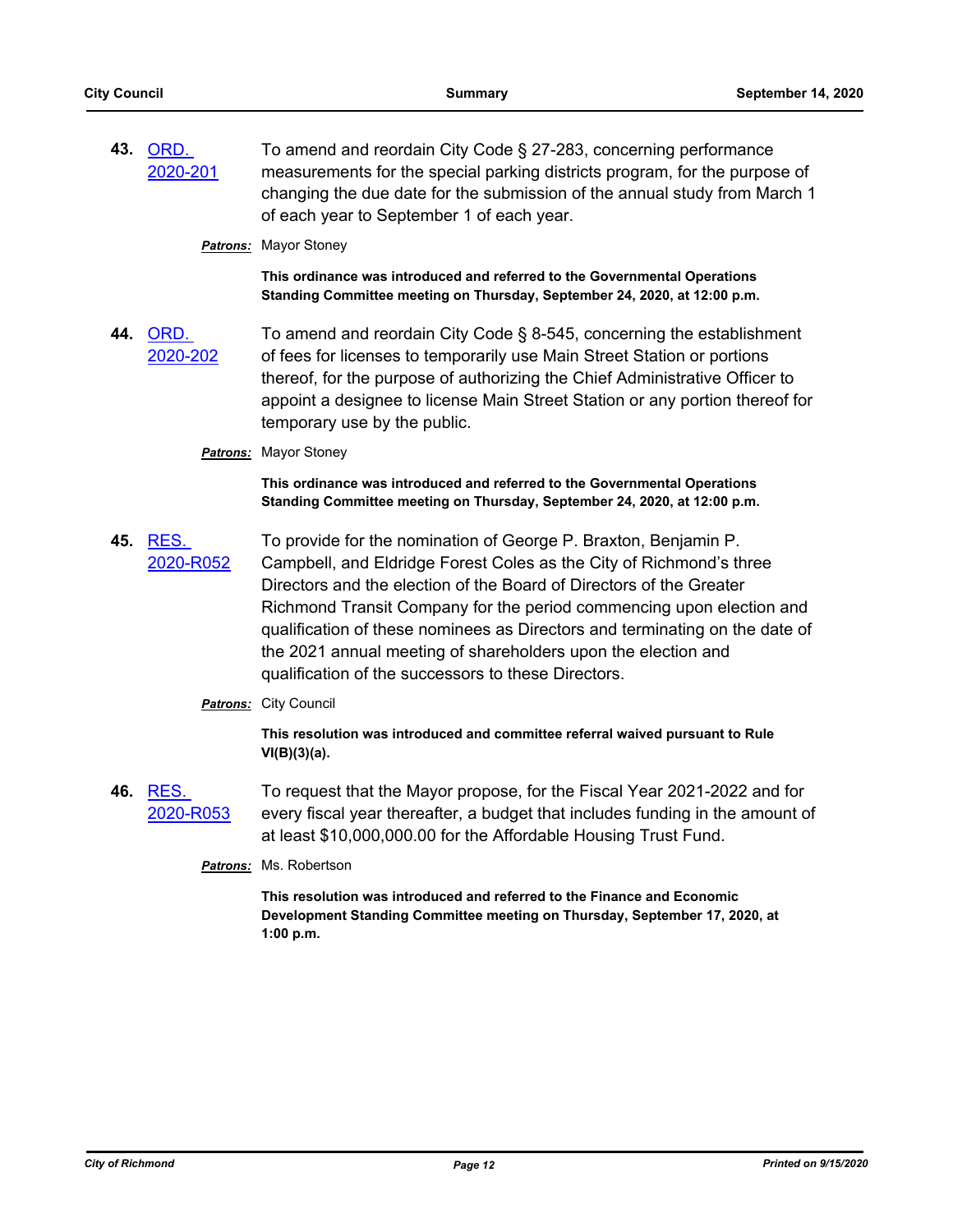**47.** RES. [2020-R054](http://richmondva.legistar.com/gateway.aspx?m=l&id=/matter.aspx?key=28341) To request that the Mayor make such recommendations for budget amendments for Fiscal Year 2021 or otherwise propose an annual budget for Fiscal Year 2022 that would achieve pay parity between the employees of the City of Richmond's Office of the Public Defender and the City of Richmond's Commonwealth's Attorney's Office.

*Patrons:* Ms. Lynch

**This resolution was introduced and referred to the Finance and Economic Development Standing Committee meeting on Thursday, September 17, 2020, at 1:00 p.m.**

- **48.** RES. [2020-R055](http://richmondva.legistar.com/gateway.aspx?m=l&id=/matter.aspx?key=28342) To declare surplus, and to authorize and request the Chief Administrative Officer to seek offers, bids, or proposals by solicitation or auction for City-owned properties located at 809 West 44th Street, 811 Rear West 44th Street, and 4306 Rear Reedy Avenue for the purpose of facilitating the purchase and development of such parcels.
	- *Patrons:* Ms. Larson

**This resolution was introduced and referred to the Land Use, Housing and Transportation Standing Committee meeting on Tuesday, September 22, 2020, at 1:00 p.m.**

**49.** RES. [2020-R056](http://richmondva.legistar.com/gateway.aspx?m=l&id=/matter.aspx?key=28343) To request that the Chief Administrative Officer cause the Department of Finance and the Department of Human Resources to conduct a study of the City's telecommuting workforce to determine if cost savings and other benefits have been derived from the telecommuting policies adopted by the City in response to the COVID-19 pandemic for the purpose of potentially continuing or expanding upon such policies after the pandemic.

# *Patrons:* Ms. Robertson

**This resolution was introduced and referred to the Governmental Operations Standing Committee meeting on Thursday, September 24, 2020, at 12:00 p.m.**

# **City Council will hold a public hearing on the following ordinances on Monday, October 12, 2020, at 6:00 p.m.:**

**50.** ORD. [2020-203](http://richmondva.legistar.com/gateway.aspx?m=l&id=/matter.aspx?key=28230) To amend Ord. No. 90-15-31, adopted Feb. 26, 1990, as previously amended by Ord. No. 96-169-163, adopted Jun. 24, 1996, Ord. No. 99-428-2000-16, adopted Jan. 24, 2000, Ord. No. 2003-246-253, adopted Sept. 8, 2003, and Ord. No. 2014-75-54, adopted Apr. 28, 2014, which authorized a special use of the property known as 428 North Boulevard, to permit exterior and interior modifications for museum and library purposes, upon certain terms and conditions.

# **Patrons:** Mayor Stoney (By Request)

**This ordinance was introduced and referred to the Planning Commission meeting on Monday, October 5, 2020, at 1:30 p.m.**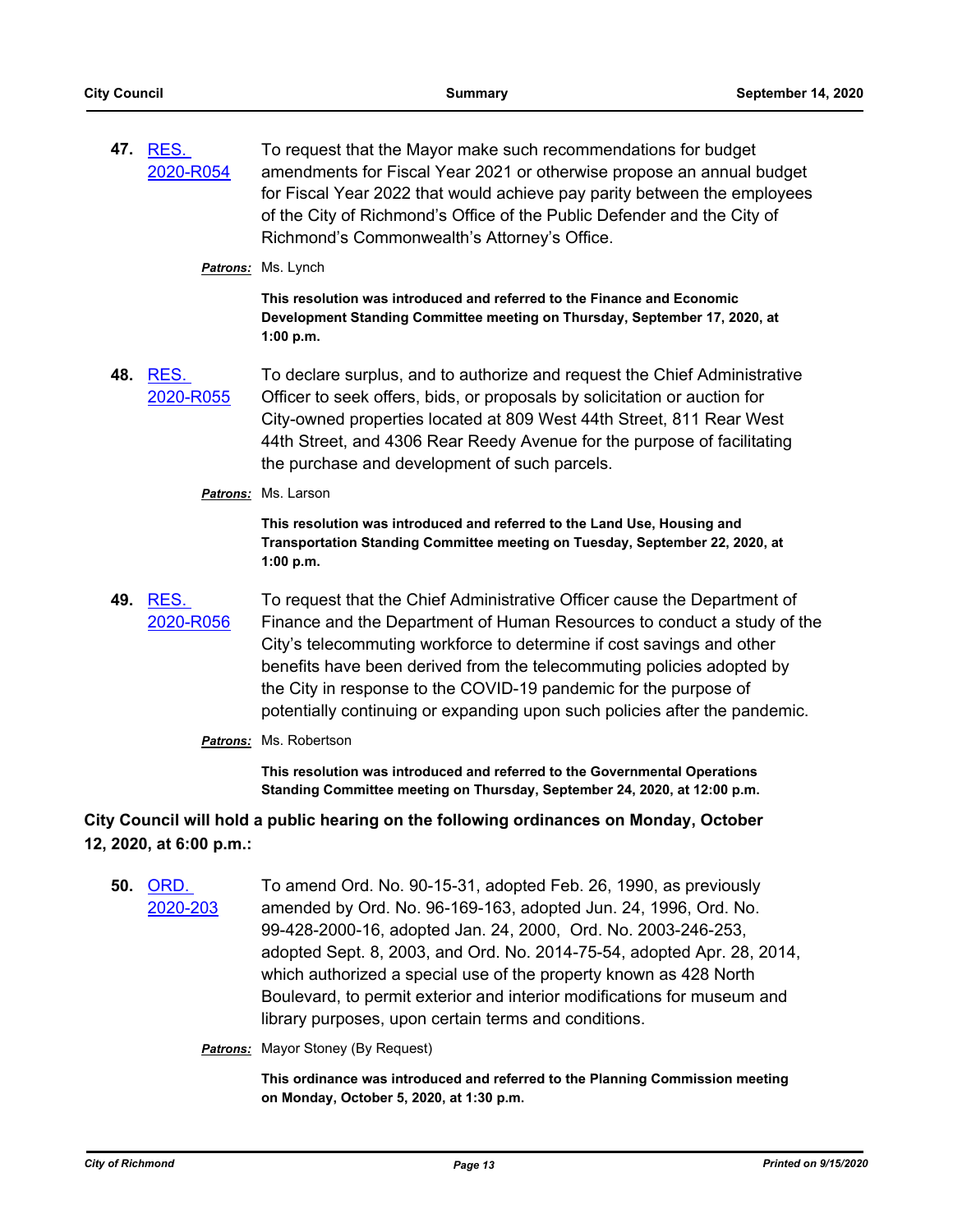| 51. | ORD.<br>2020-204 | To amend and reordain Ord. No. 83-67-66, adopted Apr. 25, 1983, as<br>amended by Ord. No. 95-244-274, adopted Nov. 13, 1995, which<br>authorized the use of the property known as 5607 Grove Avenue, for the<br>purpose of a dance studio and the use of the existing building for office<br>purposes, to allow exterior façade modifications, upon certain terms and<br>conditions. |
|-----|------------------|--------------------------------------------------------------------------------------------------------------------------------------------------------------------------------------------------------------------------------------------------------------------------------------------------------------------------------------------------------------------------------------|
|     |                  | <b>Patrons:</b> Mayor Stoney (By Request)                                                                                                                                                                                                                                                                                                                                            |
|     |                  | This ordinance was introduced and referred to the Planning Commission meeting<br>on Monday, October 5, 2020, at 1:30 p.m.                                                                                                                                                                                                                                                            |
| 52. | ORD.<br>2020-205 | To authorize the special use of the properties known as 1041 North<br>Lombardy Street, 1480 Moore Street, and 1500 Moore Street for the<br>purpose of multifamily dwellings containing a total of up to 90 dwelling units,<br>with off-street parking, upon certain terms and conditions.                                                                                            |
|     |                  | <b>Patrons:</b> Mayor Stoney (By Request)                                                                                                                                                                                                                                                                                                                                            |
|     |                  | This ordinance was introduced and referred to the Planning Commission meeting<br>on Monday, October 5, 2020, at 1:30 p.m.                                                                                                                                                                                                                                                            |
| 53. | ORD.<br>2020-206 | To authorize the special use of the property known as 1429 Mechanicsville<br>Turnpike for the purpose of a two-family detached dwelling, upon certain<br>terms and conditions.                                                                                                                                                                                                       |
|     |                  | <b>Patrons:</b> Mayor Stoney (By Request)                                                                                                                                                                                                                                                                                                                                            |
|     |                  | This ordinance was introduced and referred to the Planning Commission meeting<br>on Monday, October 5, 2020, at 1:30 p.m.                                                                                                                                                                                                                                                            |
| 54. | ORD.<br>2020-207 | To authorize the special use of the property known as 1513 Rear Grove<br>Avenue for the purpose of a single-family detached dwelling, upon certain<br>terms and conditions.                                                                                                                                                                                                          |
|     |                  | <b>Patrons:</b> Mayor Stoney (By Request)                                                                                                                                                                                                                                                                                                                                            |
|     |                  | This ordinance was introduced and referred to the Planning Commission meeting<br>on Monday, October 5, 2020, at 1:30 p.m.                                                                                                                                                                                                                                                            |
|     |                  |                                                                                                                                                                                                                                                                                                                                                                                      |